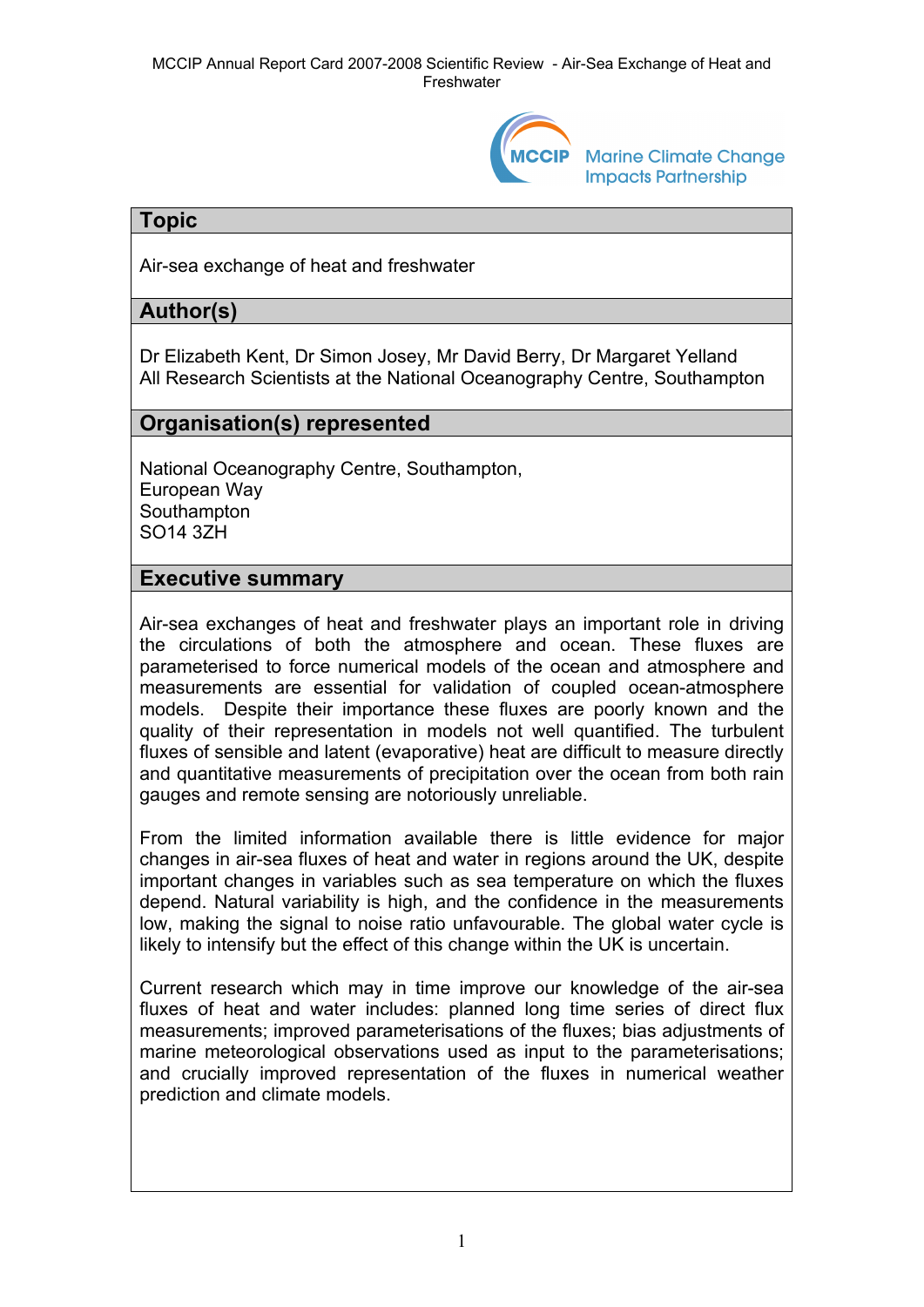## **Full review**

### **Headline Text**

Expected impacts of climate change on the air-sea heat and freshwater fluxes in the UK marine environment are very uncertain but likely to be small; existing flux datasets have not been evaluated for climate change signals in this region.

## **Background**

The surface exchange of heat and freshwater plays an important role in driving the circulations of both the atmosphere and ocean. Despite their importance the fluxes are poorly known and the quality of their representation in models not well quantified. It is known that the fluxes increase with increasing wind speed, but the exact relationship is not yet known, particularly for strong wind conditions. The turbulent fluxes of **[sensible and latent \(evaporative\) heat](http://www.mccip.org.uk/arc/2007/glossary.htm#Sensible_and_latent_heat_fluxes)** are difficult to measure directly, and such measurements are usually restricted to short-duration air-sea interaction cruises on research ships. However, since 2006 measurements of the fluxes have been made routinely in the Norwegian Sea at Ocean Weather Station M as part of the "Surface Ocean Lower Atmosphere Study". These continuous measurements in a region that experiences frequent storms will allow the behaviour of the fluxes to be better determined over the next few years (<http://www.noc.soton.ac.uk/ooc/CRUISES/HiWASE/index.php>).

Based on such research, quality parameterisations have been developed to estimate the fluxes from the more common measurements of standard meteorological parameters. To estimate the sensible and latent heat fluxes it is necessary to know the air-sea temperature difference, the airsea humidity difference and the wind speed with high accuracy. It is possible to use routine mea[sure](http://www.mccip.org.uk/arc/2007/glossary.htm)ments of these parameters from **[Voluntary Observing Ships \(VOS\)](http://www.mccip.org.uk/arc/2007/glossary.htm#VOS)** to calculate flux fields in UK waters (e.g. Josey *et al.* 1999), but the resulting fields are very sensitive to biases in the input data (e.g. Kent *et al.* 1993, Josey *et al.* 1999, Berry *et al.* 2004, Kent & Kaplan 2006, Thomas *et al.* 2007). Flux datasets developed from ships have not yet been evaluated for potential signals related to climate cha[nge](http://www.mccip.org.uk/arc/2007/glossary.htm) although such an analysis is planned under the NERC **[Oceans 2025](http://www.mccip.org.uk/arc/2007/glossary.htm#Oceans2025)** research programme which will run from 2007-2012. Work is currently under way at the National Oceanography Centre, Southampton (NOCS) to improve VOS based estimates of surface fluxes using improved bias adjustments along with better methods of combining data and calculating fluxes and the new dataset will form part of the planned study.

Output from atmospheric reanalyses (numerical weather prediction models which assimilate a range of surface and atmospheric observations and have a fixed model scheme) provide another potentially useful source for investigating climate change impacts on the air-sea heat and moisture fluxes. However, as for the ship based datasets, they have not yet been evaluated for potential surface flux signals related to climate change. Evaluations of fluxes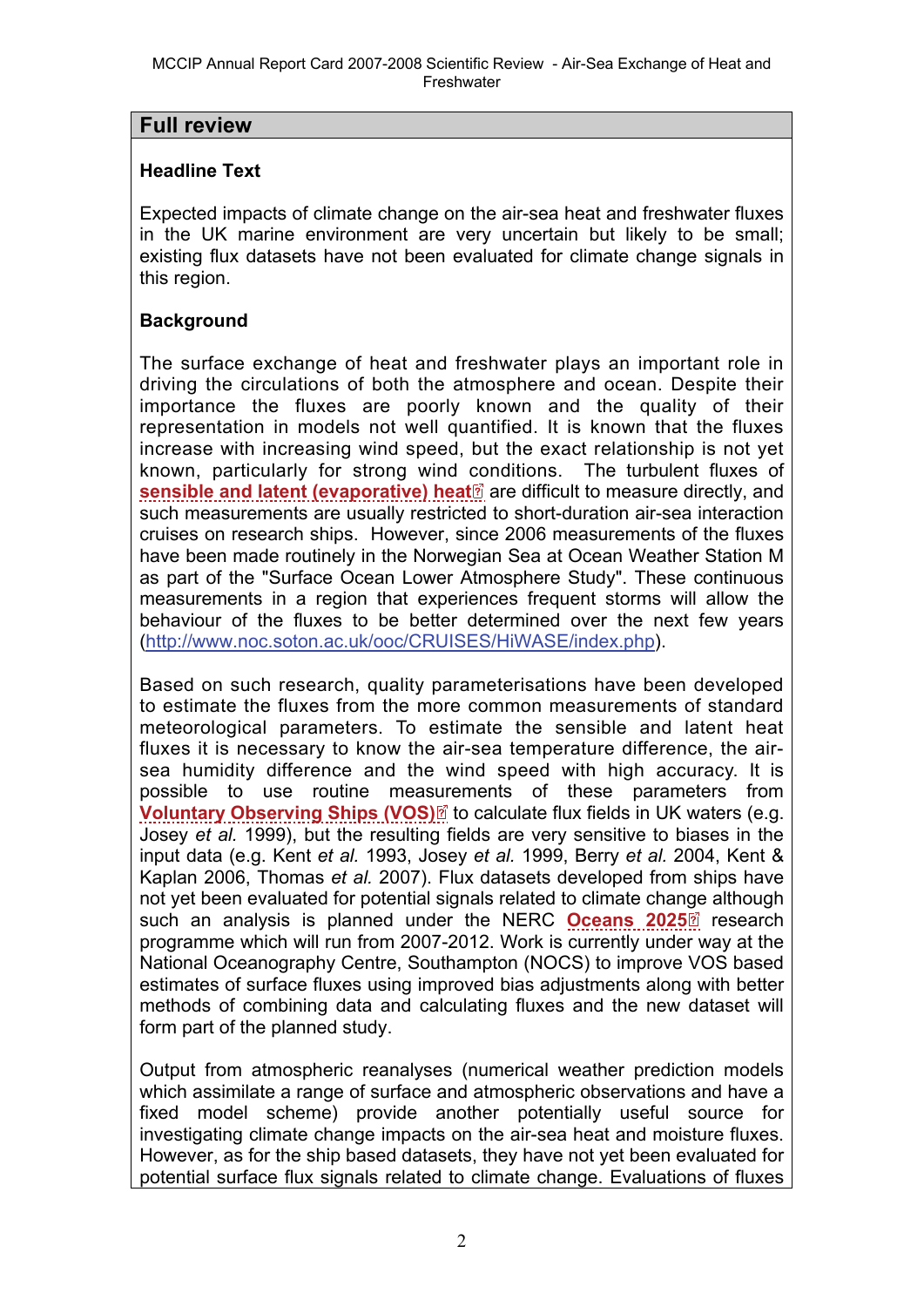from currently available atmospheric reanalyses (Uppala *et al.* 2005, Kalnay *et al.* 1996) have revealed that they contain significant biases (e.g. Smith et al. 2001; Josey, 2001). In addition, their low spatial resolution means that use in coastal locations is limited. Current operational numerical weather prediction models have increased resolution and improved flux algorithms than the existing atmospheric reanalyses. However, archives of their output cannot be used to produce consistent time series, and hence diagnose climate change, due to the very changes in model formulation that have resulted in improved flux estimates. The next generation of reanalyses will have higher resolution and improved representation of fluxes but these are still in the planning stage and will not be available for several years. Furthermore it is not clear whether they will reach the accuracy required to detect climate impacts on surface fluxes given the likely small magnitude of the expected changes (discussed below).

Currently, it is not possible to make direct estimates of the surface fluxes of heat and moisture from satellites. Indirect estimates of the fluxes from remote sensing are poor due to the lack of accurate air temperature and humidity measurements from space (WGASF, 2000). Additionally, time series from satellites are relatively short.

A further major problem is uncertainty over the expected impact of anthropogenic climate change on the air-sea heat and moisture fluxes which is only now beginning to be determined using coupled climate models. The few model evaluations carried out to date indicate that the impacts on the individual heat flux components are likely to be small, of the order of a few Wm-2 (Pierce *et al.,* 2006). At the global scale, analysis of ocean warming over the last 50 years indicates that the mean net heat flux associated with climate change is very small about 0.3 Wm-2 (Levitus *et al.,* 2000). Disentangling such small signals from interannual variability which may be many tens of Wm<sup>-2</sup> is going to be a major challenge which is likely to require the synthesis of all available information including *in situ* and re[mote](http://www.mccip.org.uk/arc/2007/glossary.htm)ly sensed measurements, numerical modelling and **[heat and water budget](http://www.mccip.org.uk/arc/2007/glossary.htm#Heat_and_water_budget)** studies.

In addition to small changes in the overall balance of heat exchange associated with climate change there may be larger regional signals as a result of shifts in the spatial location and intensity of major atmospheric modes of variability (the mo[st](http://www.mccip.org.uk/arc/2007/glossary.htm) significant one for the UK being the **[North Atlantic Oscillation](http://www.mccip.org.uk/arc/2007/glossary.htm#NAO)**<sup>2</sup>, NAO) and the frequency of extreme weather events. The NAO has a major impact on air-sea heat exchange in the North Atlantic and a shift in its position may result in the largest signal in the air-sea heat and moisture fluxes in UK waters that can be attributed to anthropogenic climate change, and the one most readily detectable with observation based datasets.

### **Sensible and Latent Heat Fluxes**

One of the better estimates of surface turbulent flux fields currently available is probably the Woods Hole Oceanographic Institution "OAFlux" product (Yu *et al.* 2004a). Derived from a combination of satellite and reanalysis fields the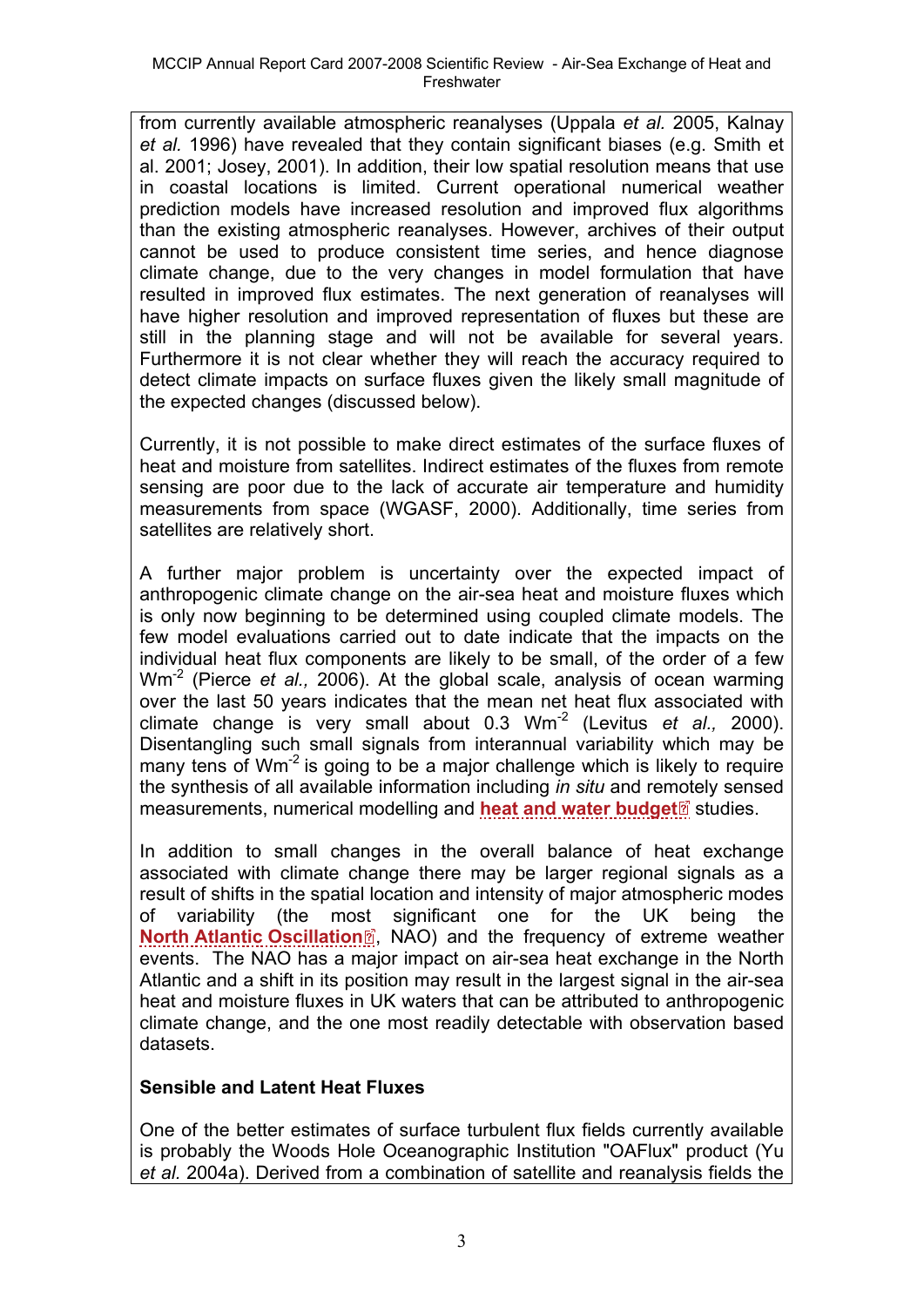resulting product exploits the best features of both data sources and performs well when compared with high quality flux estimates (Yu et al. 2004b). However, given the problems with data from each source the confidence in estimates of change from this dataset is still low. The OAFlux dataset presently covers the period 1981-2002.

Figure 1 shows the sensible and latent heat fluxes in UK waters for the full period 1981 to 2002 from the OAFlux dataset. Both components of the flux are typically negative, indicating heat loss from the ocean to the atmosphere. Figure 1a shows the sensible heat flux averaged over the whole period. The sensible heat flux is small, around 20Wm<sup>-2</sup>, with the largest fluxes found to the northwest of Scotland. Latent heat fluxes are larger, typically around 50Wm<sup>-2</sup> (Figure 1b). Both components are smallest in the North Sea and largest to the northwest of the UK. Changes in the fluxes averaged over the region 7˚W:3˚E and 50˚N:60˚N are small. Changes in the sensible heat flux are negligible and there is a possibility of a small increase in the magnitude of the latent heat flux. Increasing latent heat flux could be driven by increasing wind speed, although this is made less likely by the absence of a similar increase in the sensible heat flux. More likely is a slight increase in the air -sea specific humidity difference related to increasing air temperatures, but further research is required to support this tentative conclusion. The mean annual cycle in each component is around 30Wm<sup>-2</sup> (Figure 1d).



Figure 1: Sensible and latent heat fluxes from the OAFlux dataset (Yu et al. 2004a). a) sensible heat flux ( $Wm<sup>-2</sup>$ ) averaged over the full period of the dataset (1981 to 2002). b) as a) but for the latent heat flux  $(Wm^{-2})$ . c) monthly mean and annual average sensible and latent heat fluxes averaged over the region 7˚W to 3˚E and 50˚N to 60˚N indicated by the box in a,b). d) average seasonal cycle in sensible and latent heat flux for the period 1981 to 2002 for the same region as c).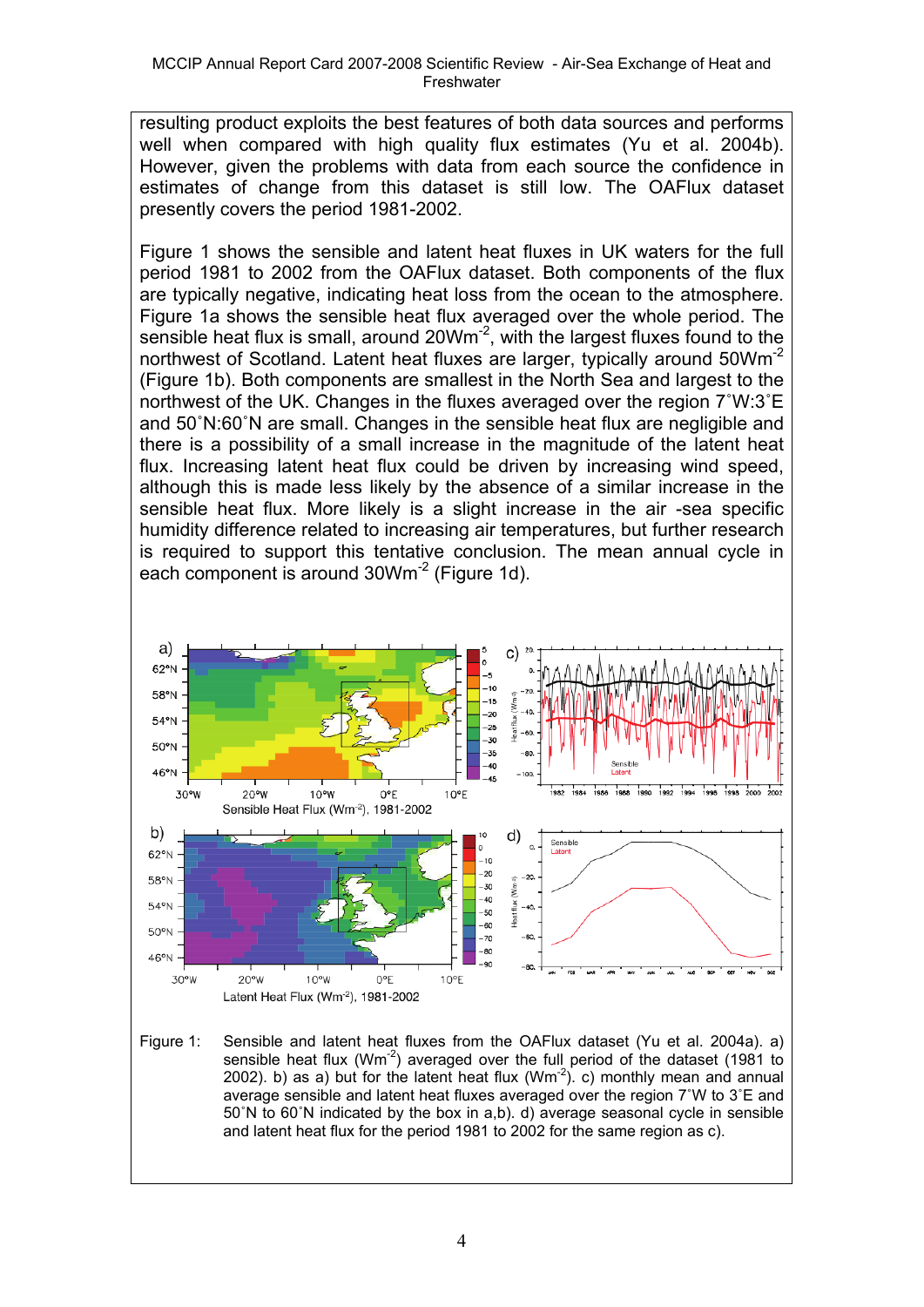#### **Freshwater Fluxes**

The freshwater exchange at the ocean surface is a balance between precipitation and evaporation (latent heat flux). Precipitation over the ocean can be measured from space or by marine radar but is poorly quantified, partly due to the difficulty of obtaining reliable ground truth. The Global Precipitation Climatology Project (Huffman *et al.* 2001) combines information from several satellites with *in situ* data to produce global datasets covering the period January 1979 to the present. As this dataset is constructed from data from many different satellites and sensors it is unlikely to give reliable estimates of trends over small regions. In addition the quality of the data is uncertain close to coasts. Another source of precipitation information in coastal waters may be the Met Office rain radar network, established in the 1980s. The likely consistency of this record for estimates of change is unclear. Rain gauge records at coastal stations have been maintained by the Met Office and are shown in Figure 2 for selected locations. Month-to-month variability is high and there is little obvious trend in any of the available time series. It is noted that no allowances have been made for small site changes and developments in instrumentation so the confidence in the results is probably moderate. All the measurements are made from land so confidence in these data to give representative trends for wider UK waters is likely to be low.

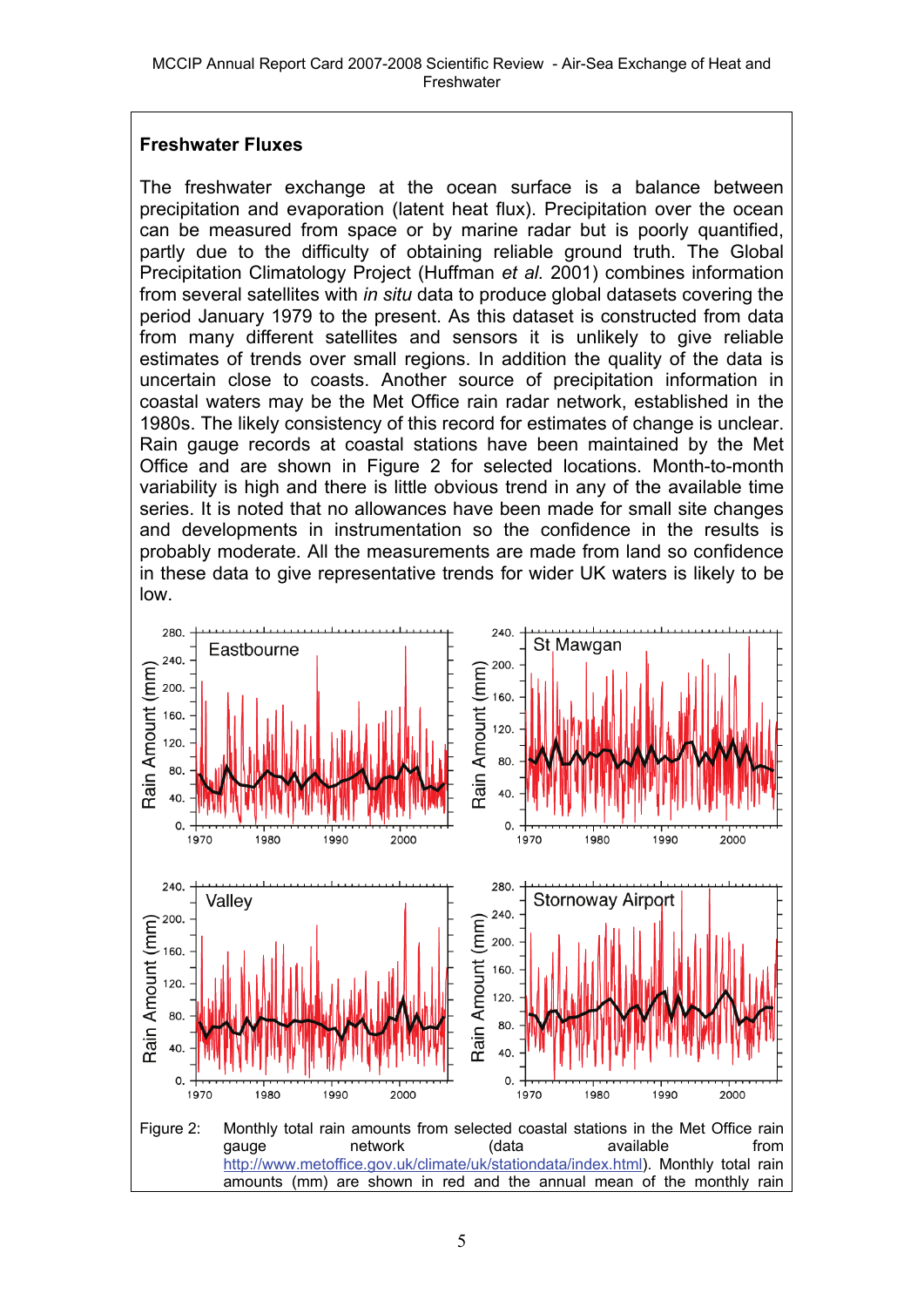amounts in black.

#### **Predicted changes**

The Intergovernmental Panel on Climate Change (IPCC) 4th Assessment Report (AR4, IPCC 2007) states that as global surface temperatures increase, the current generation of climate prediction models show an intensification of the global hydrological cycle. Globally averaged mean atmospheric water vapour, evaporation and precipitation are all projected to increase. Precipitation is predicted to decrease in the subtropics and increase at high latitudes. Intensity of precipitation events is projected to increase and precipitation extremes increase more than mean precipitation in most tropical and mid- and high-latitude areas.

Recent comparisons of satellite and climate model estimates of the total amount of water in the atmosphere and the precipitation (Wentz *et al.* 2007) show inconsistencies that cannot be reliably attributed to either the models or the satellite estimates. Although the qualitative predictions of changes to the hydrological cycle are thought to be robust globally, there can be little confidence in predictions of quantitative and regional changes.

## **Confidence assessments**

**'What is happening now' – Low** 

**'What could happen in the future' - Low**

Confidence in regional estimates of both present and future changes is low.

## **Knowledge gaps**

See review

### **Commercial impacts**

Not stated

### **References**

Berry, D. I., Kent E. C. and Taylor, P. K. (2004) An analytical model of heating errors in marine air temperatures from ships, *Journal of Atmospheric and Oceanic Technology*, 21, 1198 - 1215, DOI: 10.1175%2F1520-0426(2004)021%3C1198:AAMOHE%3E2.0.CO;2

Huffman G. J., Adler R.F., Morrissey M.M., et al. (2001) Global precipitation at one-degree daily resolution from multisatellite observations, *J. Hydrometeor.,* 2, 36-50.

Intergovernmental Panel on Climate Change (2007) *Climate Change 2007 - The Physical Science Basis* Contribution of Working Group I to the Fourth Assessment Report of the IPCC (available from http://ipcc-wg1.ucar.edu/)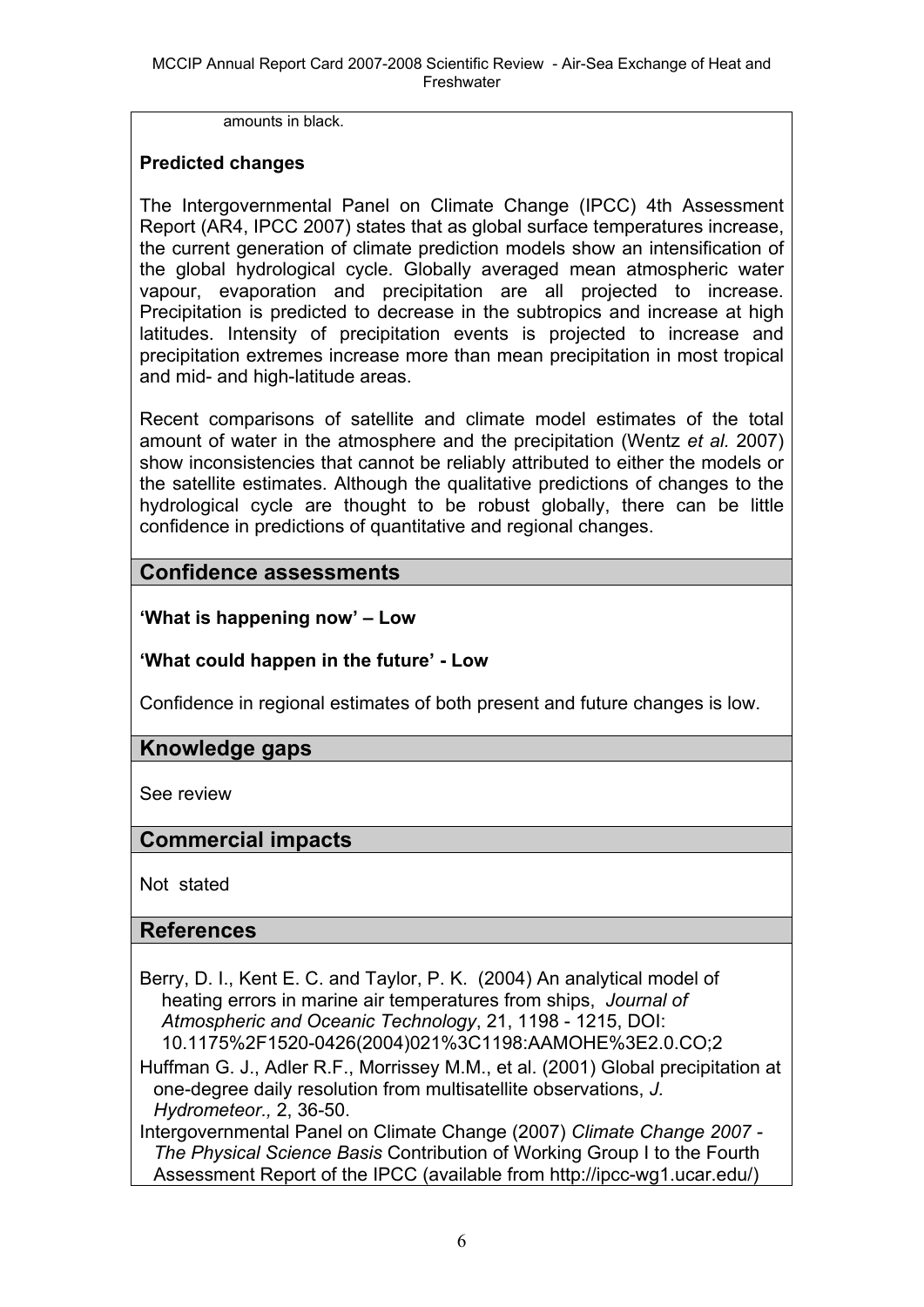Josey, S. A. (2001): A Comparison of ECMWF, NCEP/NCAR and SOC Surface Heat Fluxes with Moored Buoy Measurements In The Subduction Region of the North-East Atlantic. *Journal of Climate*, 14(8), 1780-1789.

Josey, S. A., Kent E. C. and Taylor, P. K. (1999) New Insights into the Ocean Heat Budget Closure Problem from Analysis of the SOC Air-sea Flux Climatology. *Journal of Climate*, 12, 2856-2880, DOI: 10.1175/1520- 0442(1999)012<2856:NIITOH>2.0.CO;2

Kalnay E., Kanamitsu M., Kistler R., Collins W., Deaven D., Gandin L., Iredell M., Saha S., White G., Woollen .J, Zhu Y., Chelliah M., Ebisuzaki W., Higgins W., Janowiak J., Mo K.C., Ropelewski C., Wang J., Leetmaa A., Reynolds R., Jenne R., Joseph D. (1996). The NCEP/NCAR 40-year reanalysis project. *Bulletin of the American Meteorological Society* 77: 437- 471, DOI: 10.1175/1520-0477(1996)077<0437:TNYRP>2.0.CO;2.

Kent, E. C., and Kaplan, A. (2006) Toward Estimating Climatic Trends in SST, Part 3: Systematic Biases. *Journal of Atmospheric and Oceanic Technology*, 23, 487-500. doi: 10.1175/JTECH1845.1

Kent, E. C., Taylor, P. K. Truscott B. S. and Hopkins, J. S. (1993) The accuracy of voluntary observing ship's meteorological observations - Results of the VSOP-NA. *Journal of Atmospheric and Oceanic Technology*, 10, 591-608, DOI: 10.1175/1520-

0426(1993)010<0591:TAOVOS>2.0.CO;2.

Levitus, S., Antonov J. I., Boyer T. P., and Stephens, C. (2000) Warming of the World Ocean, Science 287 (5461), 2225-2229. DOI: 10.1126/ science.287.5461.2225.

Pierce, D. W., Barnett T. P., AchutaRao K. M., Gleckler P. J., Gregory, J. M. and Washington, W. M. (2006) Anthropogenic Warming of the Oceans: Observations and Model Results. *Journal of Climate*, 19 (10), 1873–1900.

Smith S.R., Legler D.M., Verzone K.V. (2001) Quantifying uncertainties in NCEP reanalyses using high-quality research vessel observations, *Journal of Climate* 14, 4062-4072, DOI: 10.1175/1520- 0442(2001)014<4062:QUINRU>2.0.CO;2.

Thomas, B. R., Kent, E. C., Swail V. R., and Berry, D. I. (2007) Analysis of Monthly Mean Marine Winds Adjusted for Known Bias, *International Journal of Climatology*, in press.

Uppala S. M., Kållberg P. W., Simmons A. J., Andrae U., da Costa Bechtold V., Fiorino M., Gibson J. K., Haseler J., Hernandez A., Kelly G. A., Li X., Onogi K., Saarinen S., Sokka N., Allan R. P., Andersson E., Arpe K., Balmaseda M. A., Beljaars A. C. M., van de Berg L., Bidlot J., Bormann N., Caires S., Chevallier F., Dethof A., Dragosavac M., Fisher M., Fuentes M., Hagemann S., Hólm E., Hoskins B. J., Isaksen L., Janssen P. A. E. M., Jenne R., McNally A. P., Mahfouf J.-F., Morcrette J.-J., Rayner N. A., Saunders R. W., Simon P., Sterl A., Trenberth K.E., Untch A., Vasiljevic D., Viterbo P., Woollen J. (2005). The ERA-40 re-analysis, *Quarterly Journal of the Royal Meteorological Society* 131, 2961-3012, DOI: 10.1256/qj.04.176. Wentz, F.J, Ricciardulli, L., Hilburn, K. and Mears, C. (2007). How Much Rain

Will Global Warming Bring? *Science*, 31 May 2007: 1140746v1**,** DOI: 10.1126/science.1140746

WGASF (2000) Intercomparison and Validation of Ocean-Atmosphere Energy Flux Fields, Final Report of the Joint WCRP/SCOR Working Group on Air